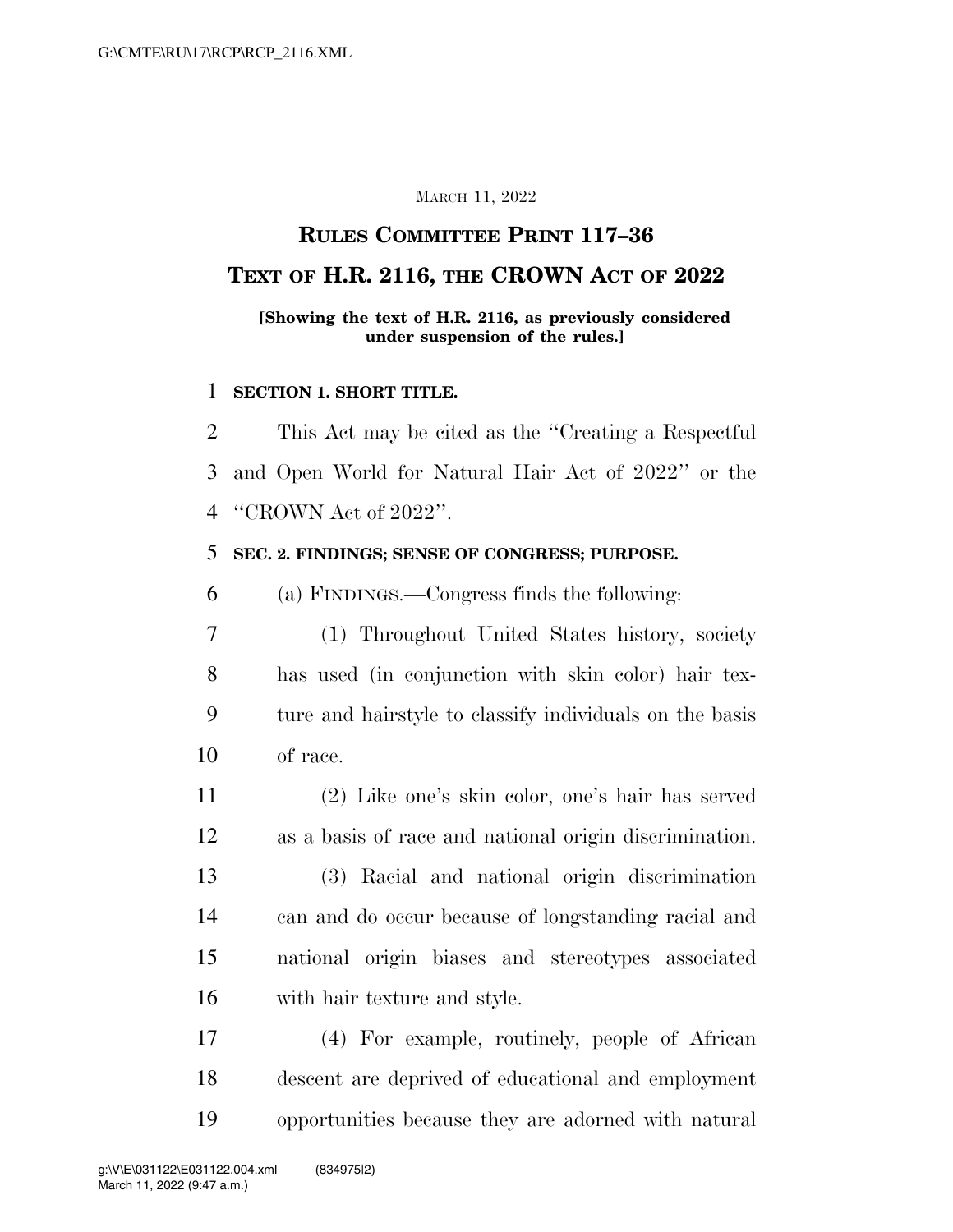or protective hairstyles in which hair is tightly coiled or tightly curled, or worn in locs, cornrows, twists, braids, Bantu knots, or Afros.

 (5) Racial and national origin discrimination is reflected in school and workplace policies and prac- tices that bar natural or protective hairstyles com-monly worn by people of African descent.

 (6) For example, as recently as 2018, the U.S. Armed Forces had grooming policies that barred natural or protective hairstyles that servicemembers of African descent commonly wear and that de-scribed these hairstyles as ''unkempt''.

 (7) The U.S. Army also recognized that prohi- bitions against natural or protective hairstyles that African-American soldiers are commonly adorned with are racially discriminatory, harmful, and bear no relationship to African-American servicewomen's occupational qualifications and their ability to serve and protect the Nation. As of February 2021, the U.S. Army removed minimum hair length require- ments and lifted restrictions on any soldier wearing braids, twists, locs, and cornrows in order to pro- mote inclusivity and accommodate the hair needs of soldiers.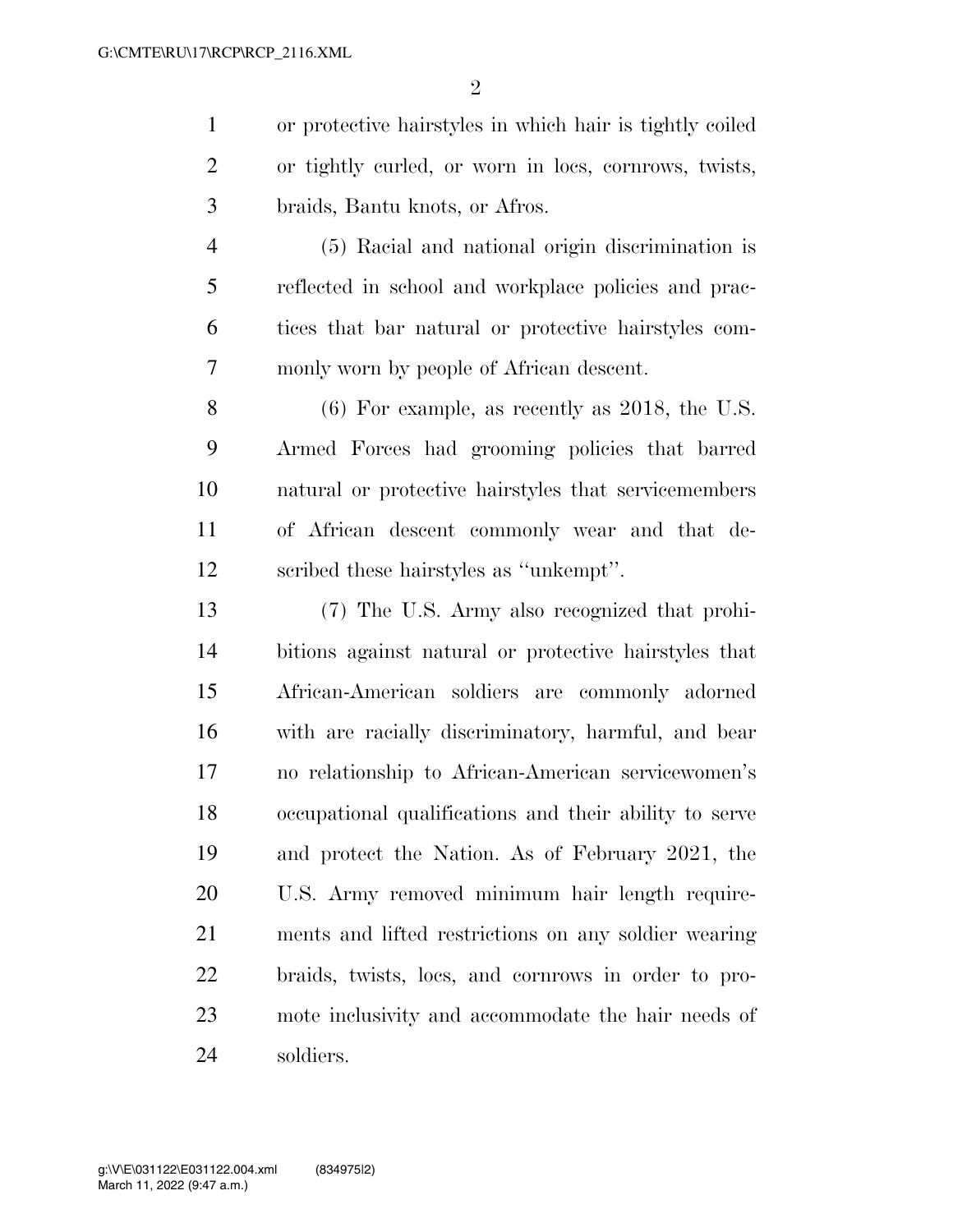(8) As a type of racial or national origin dis- crimination, discrimination on the basis of natural or protective hairstyles that people of African de- scent are commonly adorned with violates existing Federal law, including provisions of the Civil Rights Act of 1964 (42 U.S.C. 2000e et seq.), section 1977 of the Revised Statutes (42 U.S.C. 1981), and the Fair Housing Act (42 U.S.C. 3601 et seq.). How- ever, some Federal courts have misinterpreted Fed- eral civil rights law by narrowly interpreting the meaning of race or national origin, and thereby per- mitting, for example, employers to discriminate against people of African descent who wear natural or protective hairstyles even though the employment policies involved are not related to workers' ability to perform their jobs.

 (9) Applying this narrow interpretation of race or national origin has resulted in a lack of Federal civil rights protection for individuals who are dis- criminated against on the basis of characteristics 21 that are commonly associated with race and national origin.

 (10) In 2019 and 2020, State legislatures and municipal bodies throughout the U.S. have intro-duced and passed legislation that rejects certain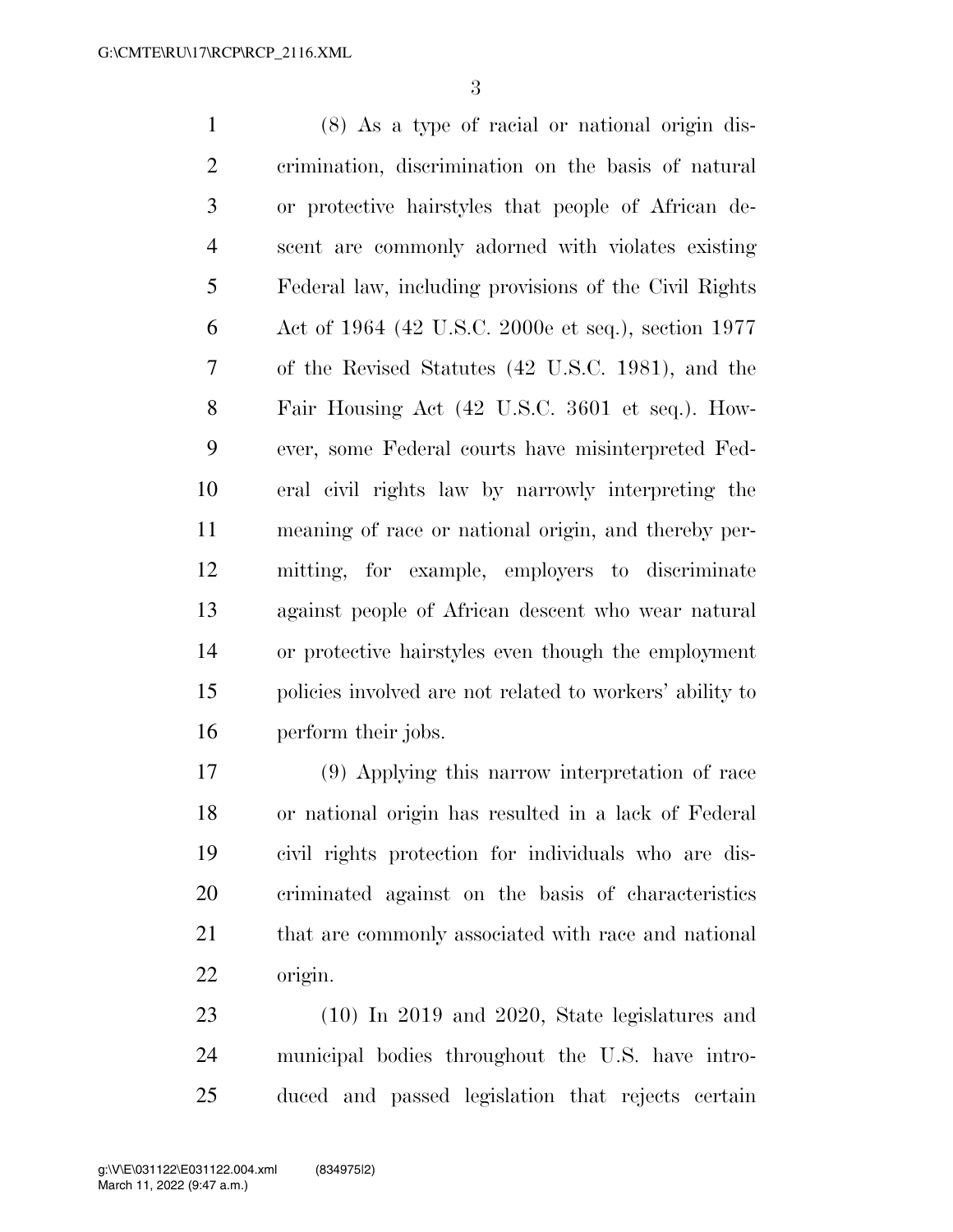Federal courts' restrictive interpretation of race and national origin, and expressly classifies race and na- tional origin discrimination as inclusive of discrimi- nation on the basis of natural or protective hair- styles commonly associated with race and national origin.

 (b) SENSE OF CONGRESS.—It is the sense of Con-gress that—

 (1) the Federal Government should acknowl- edge that individuals who have hair texture or wear a hairstyle that is historically and contemporarily as- sociated with African Americans or persons of Afri- can descent systematically suffer harmful discrimi- nation in schools, workplaces, and other contexts based upon longstanding race and national origin stereotypes and biases;

 (2) a clear and comprehensive law should ad- dress the systematic deprivation of educational, em- ployment, and other opportunities on the basis of hair texture and hairstyle that are commonly associ-ated with race or national origin;

 (3) clear, consistent, and enforceable legal standards must be provided to redress the wide- spread incidences of race and national origin dis-crimination based upon hair texture and hairstyle in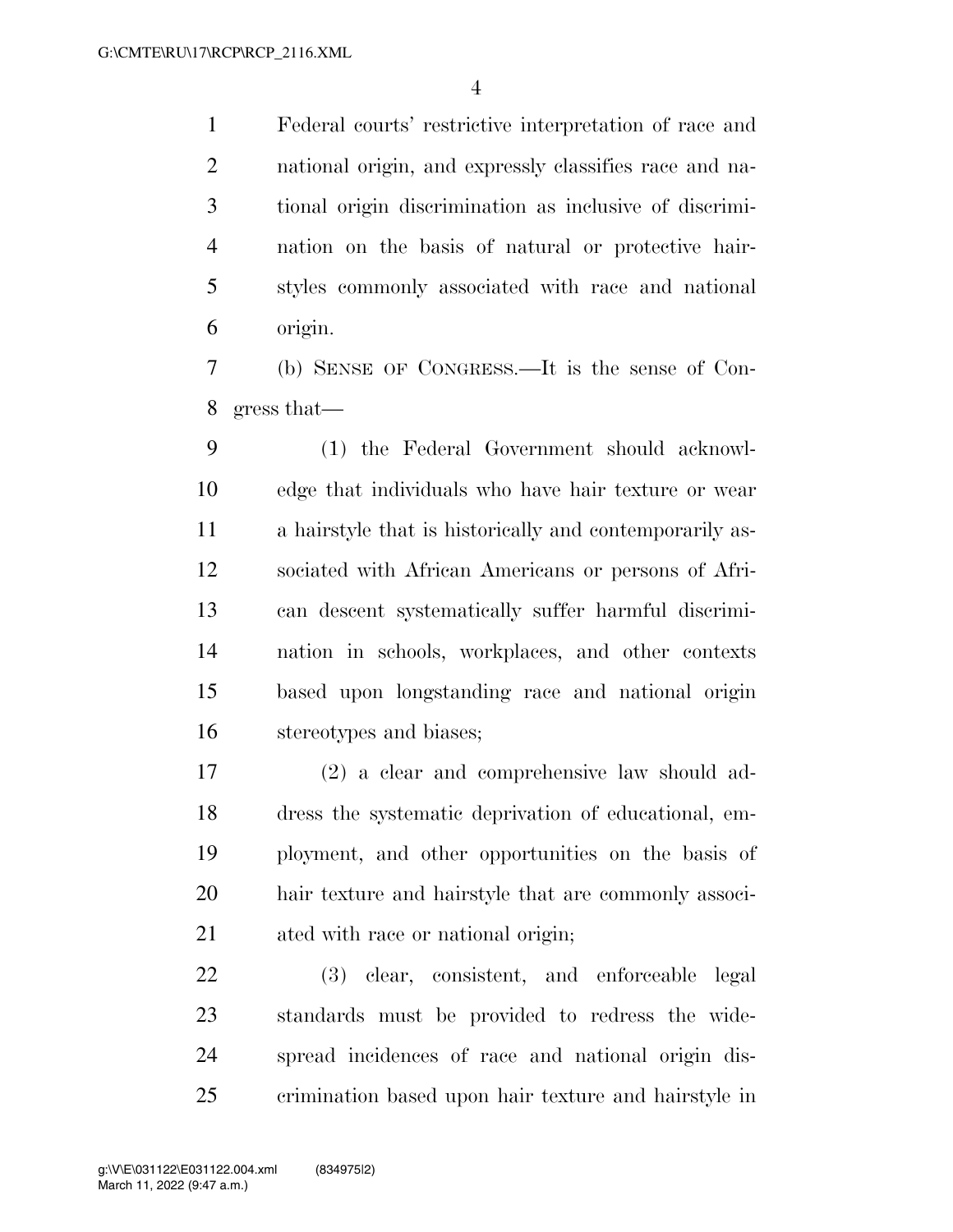schools, workplaces, housing, federally funded insti-tutions, and other contexts;

 (4) it is necessary to prevent educational, em- ployment, and other decisions, practices, and policies generated by or reflecting negative biases and stereotypes related to race or national origin;

 (5) the Federal Government must play a key role in enforcing Federal civil rights laws in a way that secures equal educational, employment, and other opportunities for all individuals regardless of their race or national origin;

 (6) the Federal Government must play a central role in enforcing the standards established under this Act on behalf of individuals who suffer race or national origin discrimination based upon hair tex-ture and hairstyle;

 (7) it is necessary to prohibit and provide rem- edies for the harms suffered as a result of race or national origin discrimination on the basis of hair texture and hairstyle; and

 (8) it is necessary to mandate that school, workplace, and other applicable standards be applied in a nondiscriminatory manner and to explicitly pro-hibit the adoption or implementation of grooming re-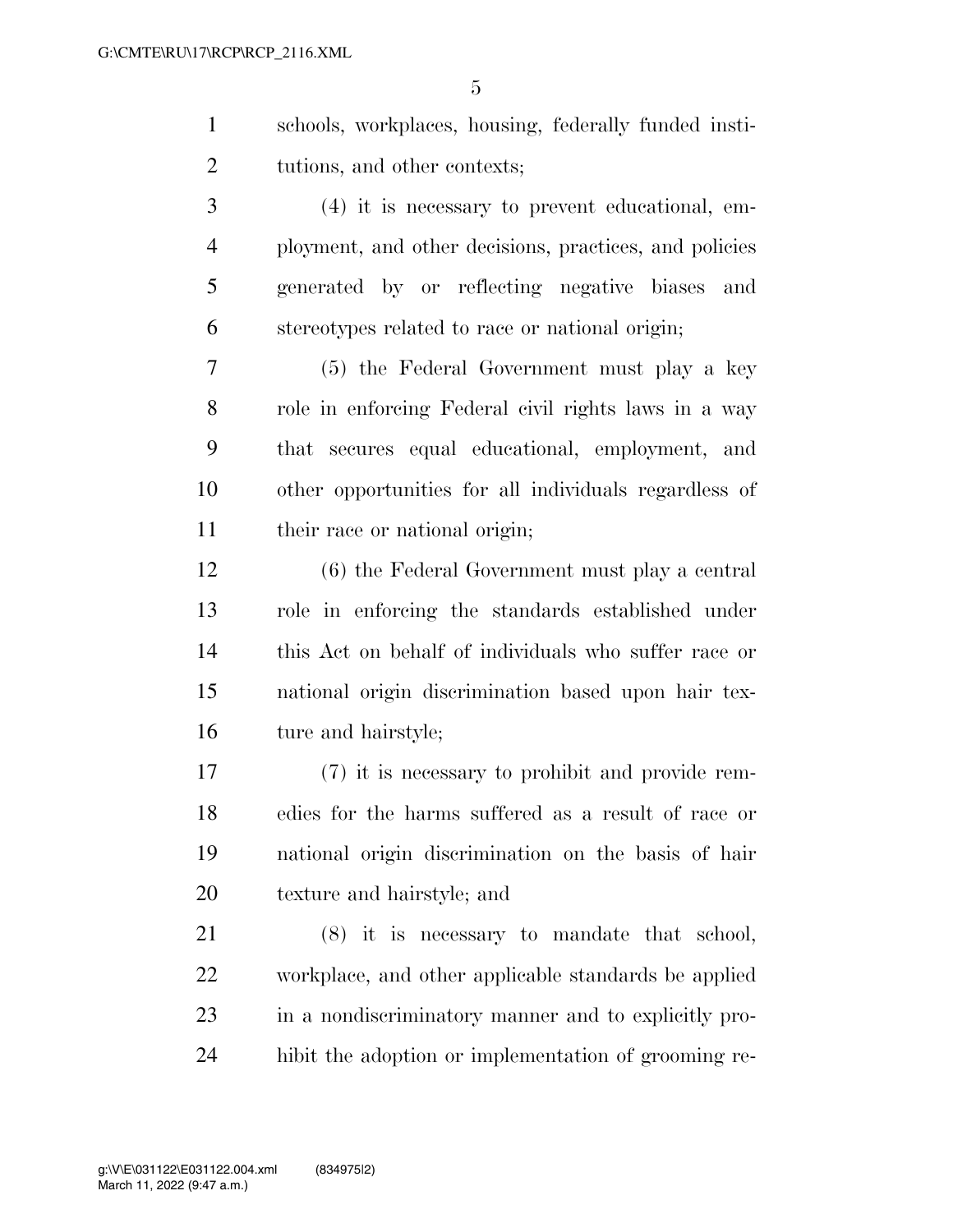- quirements that disproportionately impact people of African descent.
- (c) PURPOSE.—The purpose of this Act is to institute definitions of race and national origin for Federal civil rights laws that effectuate the comprehensive scope of pro- tection Congress intended to be afforded by such laws and Congress' objective to eliminate race and national origin discrimination in the United States.

# **SEC. 3. FEDERALLY ASSISTED PROGRAMS.**

 (a) IN GENERAL.—No individual in the United States shall be excluded from participation in, be denied the benefits of, or be subjected to discrimination under, any program or activity receiving Federal financial assist- ance, based on the individual's hair texture or hairstyle, if that hair texture or that hairstyle is commonly associ- ated with a particular race or national origin (including a hairstyle in which hair is tightly coiled or tightly curled, locs, cornrows, twists, braids, Bantu knots, and Afros). (b) ENFORCEMENT.—Subsection (a) shall be en- forced in the same manner and by the same means, includ- ing with the same jurisdiction, as if such subsection was incorporated in title VI of the Civil Rights Act of 1964 (42 U.S.C. 2000d et seq.), and as if a violation of sub- section (a) was treated as if it was a violation of section 601 of such Act (42 U.S.C. 2000d).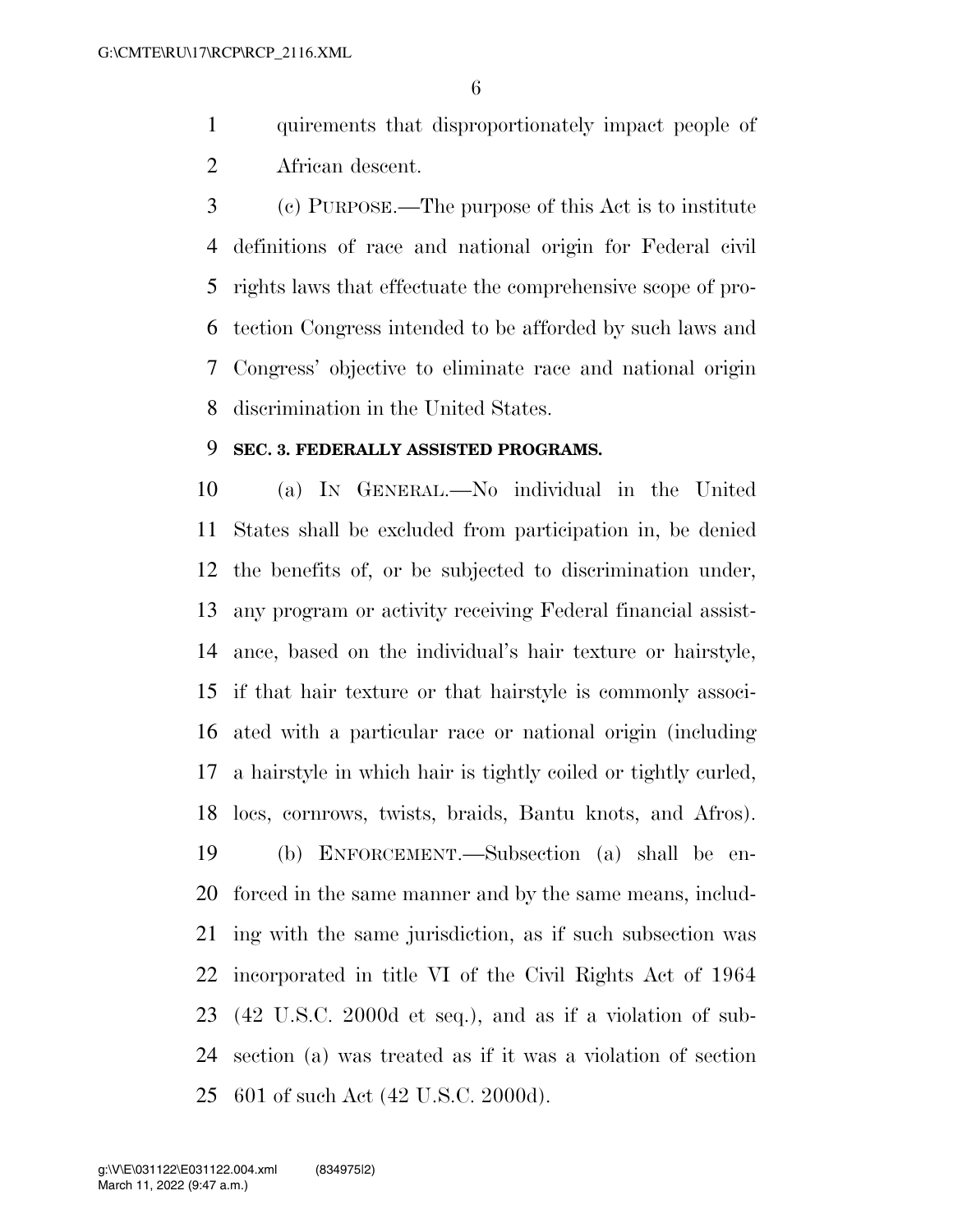(c) DEFINITIONS.—In this section—

 (1) the term ''program or activity'' has the meaning given the term in section 606 of the Civil Rights Act of 1964 (42 U.S.C. 2000d–4a); and

 (2) the terms ''race'' and ''national origin'' mean, respectively, ''race'' within the meaning of the term in section 601 of that Act (42 U.S.C. 2000d) and ''national origin'' within the meaning of the term in that section 601.

#### **SEC. 4. HOUSING PROGRAMS.**

 (a) IN GENERAL.—No person in the United States shall be subjected to a discriminatory housing practice based on the person's hair texture or hairstyle, if that hair texture or that hairstyle is commonly associated with a particular race or national origin (including a hairstyle in which hair is tightly coiled or tightly curled, locs, corn-rows, twists, braids, Bantu knots, and Afros).

 (b) ENFORCEMENT.—Subsection (a) shall be en- forced in the same manner and by the same means, includ- ing with the same jurisdiction, as if such subsection was incorporated in the Fair Housing Act (42 U.S.C. 3601 et seq.), and as if a violation of subsection (a) was treated as if it was a discriminatory housing practice.

(c) DEFINITION.—In this section—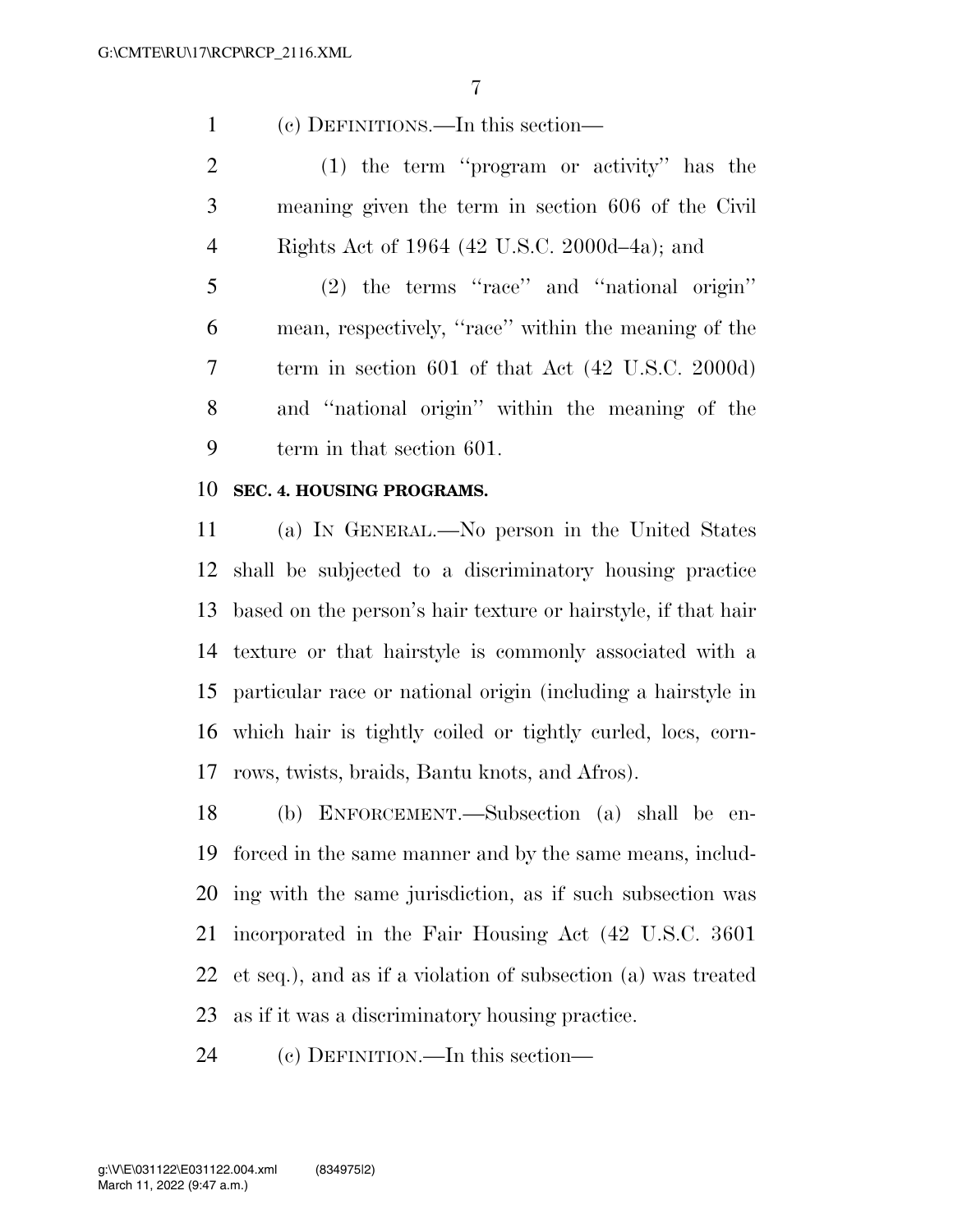(1) the terms ''discriminatory housing practice'' and ''person'' have the meanings given the terms in section 802 of the Fair Housing Act (42 U.S.C. 3602); and

 (2) the terms ''race'' and ''national origin'' mean, respectively, ''race'' within the meaning of the term in section 804 of that Act (42 U.S.C. 3604) and ''national origin'' within the meaning of the term in that section 804.

#### **SEC. 5. PUBLIC ACCOMMODATIONS.**

 (a) IN GENERAL.—No person in the United States shall be subjected to a practice prohibited under section 201, 202, or 203 of the Civil Rights Act of 1964 (42 U.S.C. 2000a et seq.), based on the person's hair texture or hairstyle, if that hair texture or that hairstyle is com- monly associated with a particular race or national origin (including a hairstyle in which hair is tightly coiled or tightly curled, locs, cornrows, twists, braids, Bantu knots, and Afros).

 (b) ENFORCEMENT.—Subsection (a) shall be en- forced in the same manner and by the same means, includ- ing with the same jurisdiction, as if such subsection was incorporated in title II of the Civil Rights Act of 1964, and as if a violation of subsection (a) was treated as if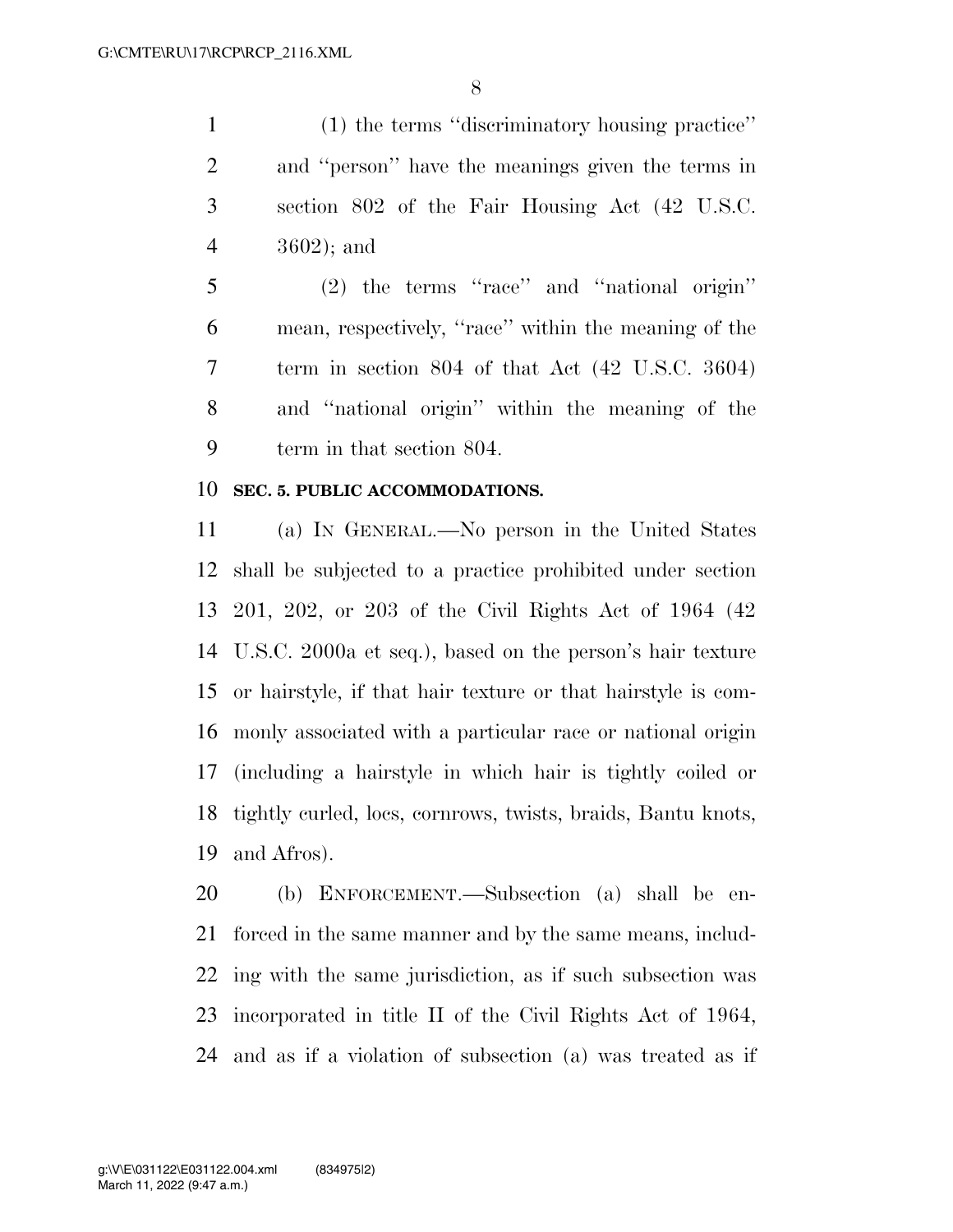it was a violation of section 201, 202, or 203, as appro-priate, of such Act.

 (c) DEFINITION.—In this section, the terms ''race'' and ''national origin'' mean, respectively, ''race'' within the meaning of the term in section 201 of that Act (42 U.S.C. 2000e) and ''national origin'' within the meaning of the term in that section 201.

## **SEC. 6. EMPLOYMENT.**

 (a) PROHIBITION.—It shall be an unlawful employ- ment practice for an employer, employment agency, labor organization, or joint labor-management committee con- trolling apprenticeship or other training or retraining (in- cluding on-the-job training programs) to fail or refuse to hire or to discharge any individual, or otherwise to dis- criminate against an individual, based on the individual's hair texture or hairstyle, if that hair texture or that hair- style is commonly associated with a particular race or na- tional origin (including a hairstyle in which hair is tightly coiled or tightly curled, locs, cornrows, twists, braids, Bantu knots, and Afros).

 (b) ENFORCEMENT.—Subsection (a) shall be en- forced in the same manner and by the same means, includ- ing with the same jurisdiction, as if such subsection was incorporated in title VII of the Civil Rights Act of 1964 (42 U.S.C. 2000e et seq.), and as if a violation of sub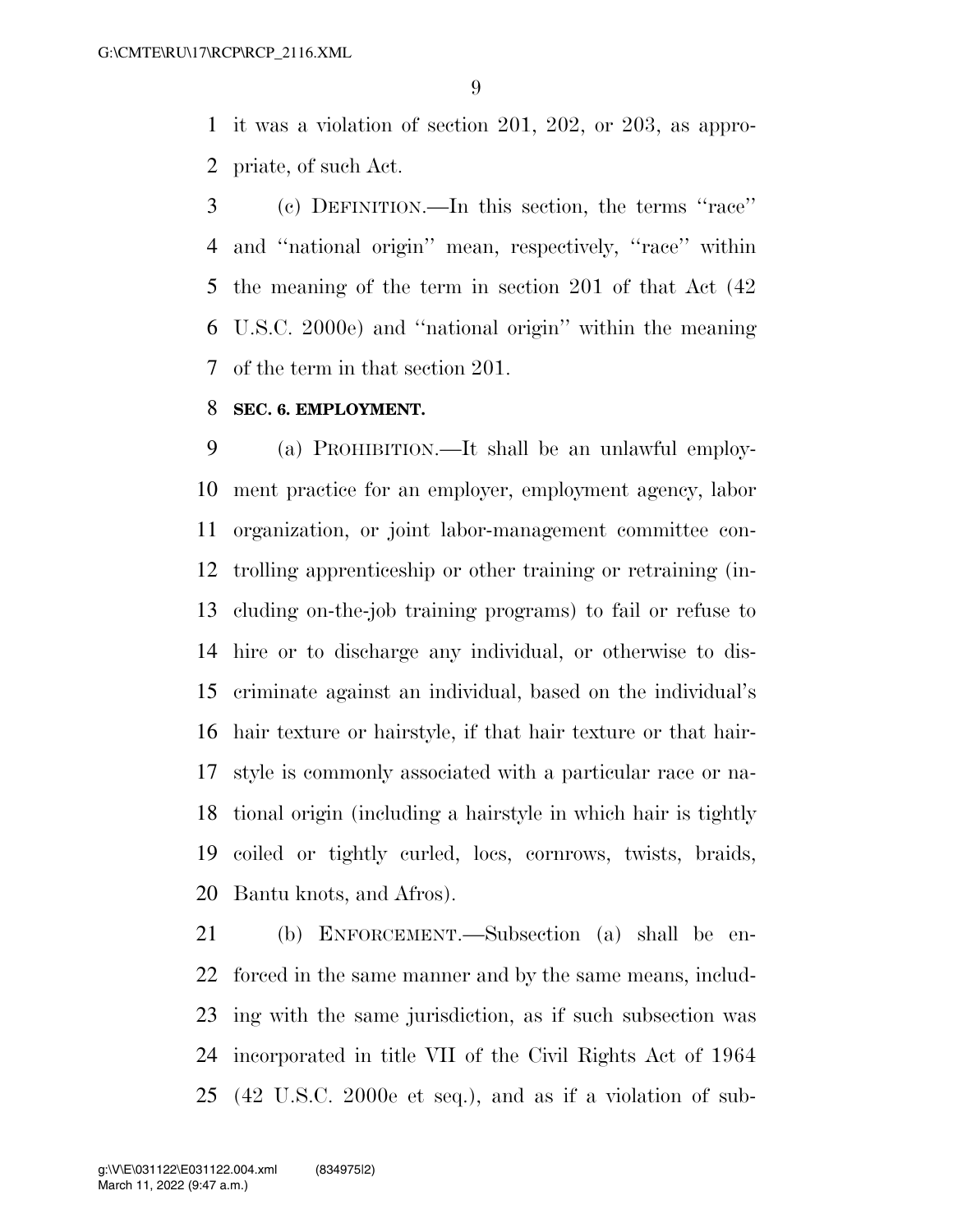section (a) was treated as if it was a violation of section 703 or 704, as appropriate, of such Act (42 U.S.C.  $3\text{ }2000e-2, 2000e-3$ ).

 (c) DEFINITIONS.—In this section the terms ''per- son'', ''race'', and ''national origin'' have the meanings given the terms in section 701 of the Civil Rights Act of 1964 (42 U.S.C. 2000e).

#### **SEC. 7. EQUAL RIGHTS UNDER THE LAW.**

 (a) IN GENERAL.—No person in the United States shall be subjected to a practice prohibited under section 1977 of the Revised Statutes (42 U.S.C. 1981), based on the person's hair texture or hairstyle, if that hair texture or that hairstyle is commonly associated with a particular race or national origin (including a hairstyle in which hair is tightly coiled or tightly curled, locs, cornrows, twists, braids, Bantu knots, and Afros).

 (b) ENFORCEMENT.—Subsection (a) shall be en- forced in the same manner and by the same means, includ- ing with the same jurisdiction, as if such subsection was incorporated in section 1977 of the Revised Statutes, and as if a violation of subsection (a) was treated as if it was a violation of that section 1977.

#### **SEC. 8. RULE OF CONSTRUCTION.**

 Nothing in this Act shall be construed to limit defini-tions of race or national origin under the Civil Rights Act